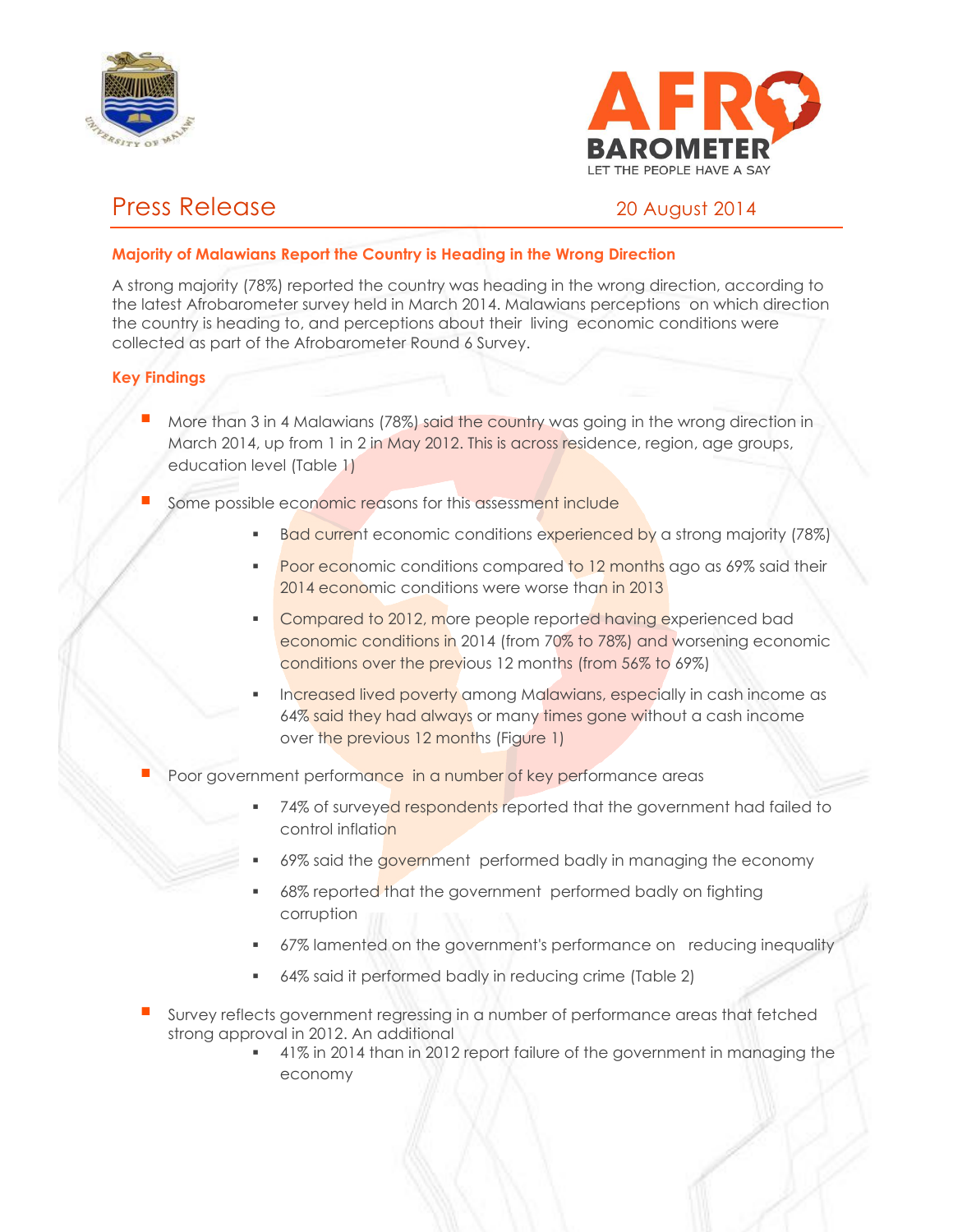

- 40 % in 2014 than in 2012 are unhappy about the government's effort in fighting corruption
- A third more citizens in 2014 than in 2012 lament the government's effort in reducing crime, the same proportion that are unhappy about the government`s efforts in addressing educational needs.
- Close to 3 in 4 (72%) lament on how the government handled the cash gate scandal

#### **Conclusions and recommendation**

- Malawians are seemingly forming their perceptions based on lived experiences
- The perceptions held in March 2014, whether based on reasoning or not, may have influenced the election results, if one chooses to believe them
- A recommendation from this is that in a democracy it is imperative to gauge and manage perceptions on a continuous basis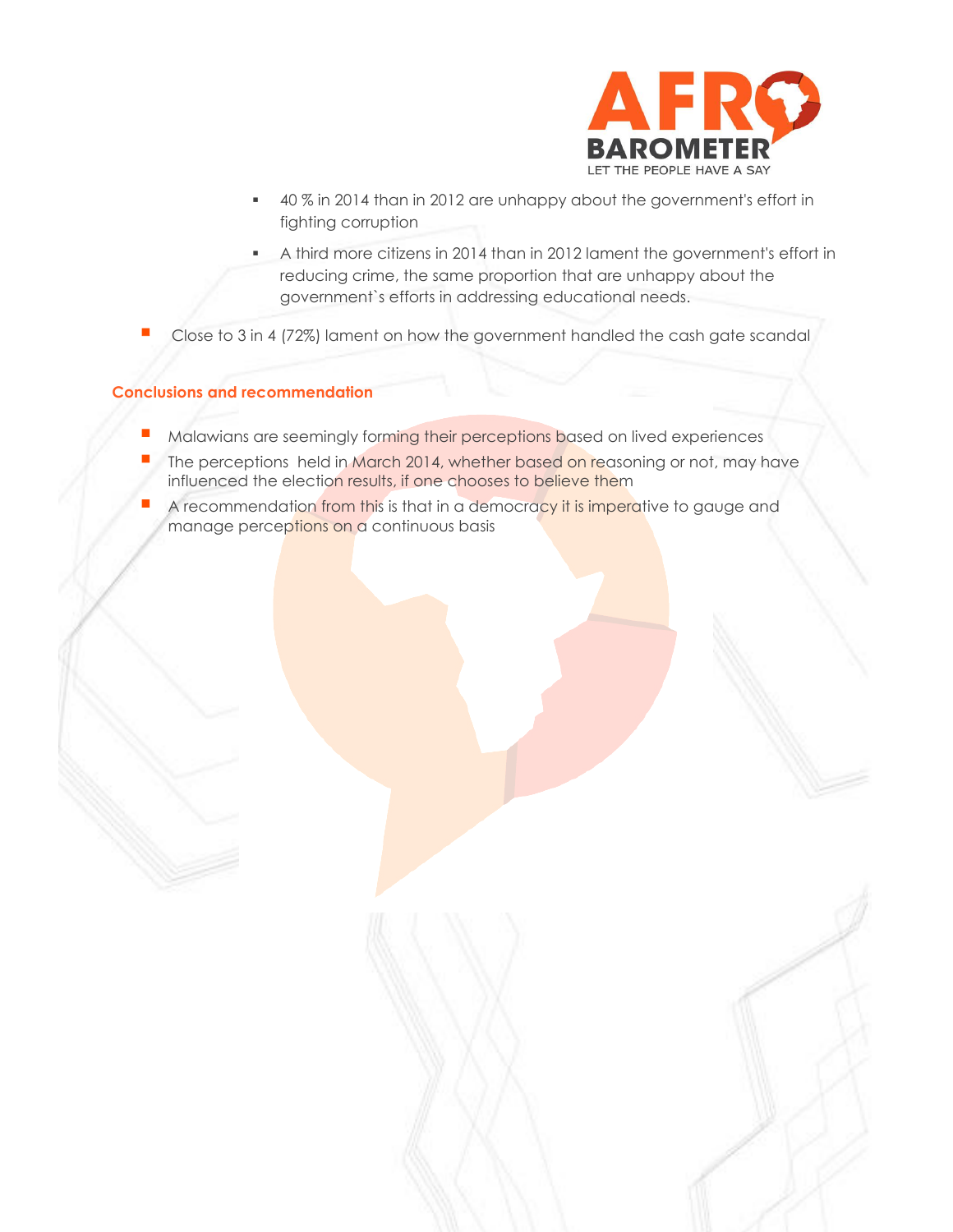

### **Table 1: Proportion of Malawians saying the country is going in the wrong direction**

|                        | 2012 | 2014 |
|------------------------|------|------|
| <b>Malawi</b>          | 50%  | 78%  |
| Residence              |      |      |
| Urban                  | 67%  | 84%  |
| Towns                  | 47%  | 66%  |
| Rural                  | 49%  | 77%  |
| Region                 |      |      |
| North                  | 35%  | 56%  |
| Centre                 | 47%  | 83%  |
| South                  | 60%  | 79%  |
| <b>Age Group</b>       |      |      |
| 18-35 yrs              | 54%  | 78%  |
| 36-50 yrs              | 47%  | 78%  |
| $51$ yrs +             | 44%  | 72%  |
| <b>Education level</b> |      |      |
| None                   | 48%  | 72%  |
| Primary                | 52%  | 78%  |
| Post Primary           | 50%  | 80%  |

**The question was:** *Some people might think the country is going in the wrong direction. Others may feel it is going in the right direction. So let me ask YOU about the overall direction of the country: Would you say that the country is going in the wrong direction or going in the right direction?*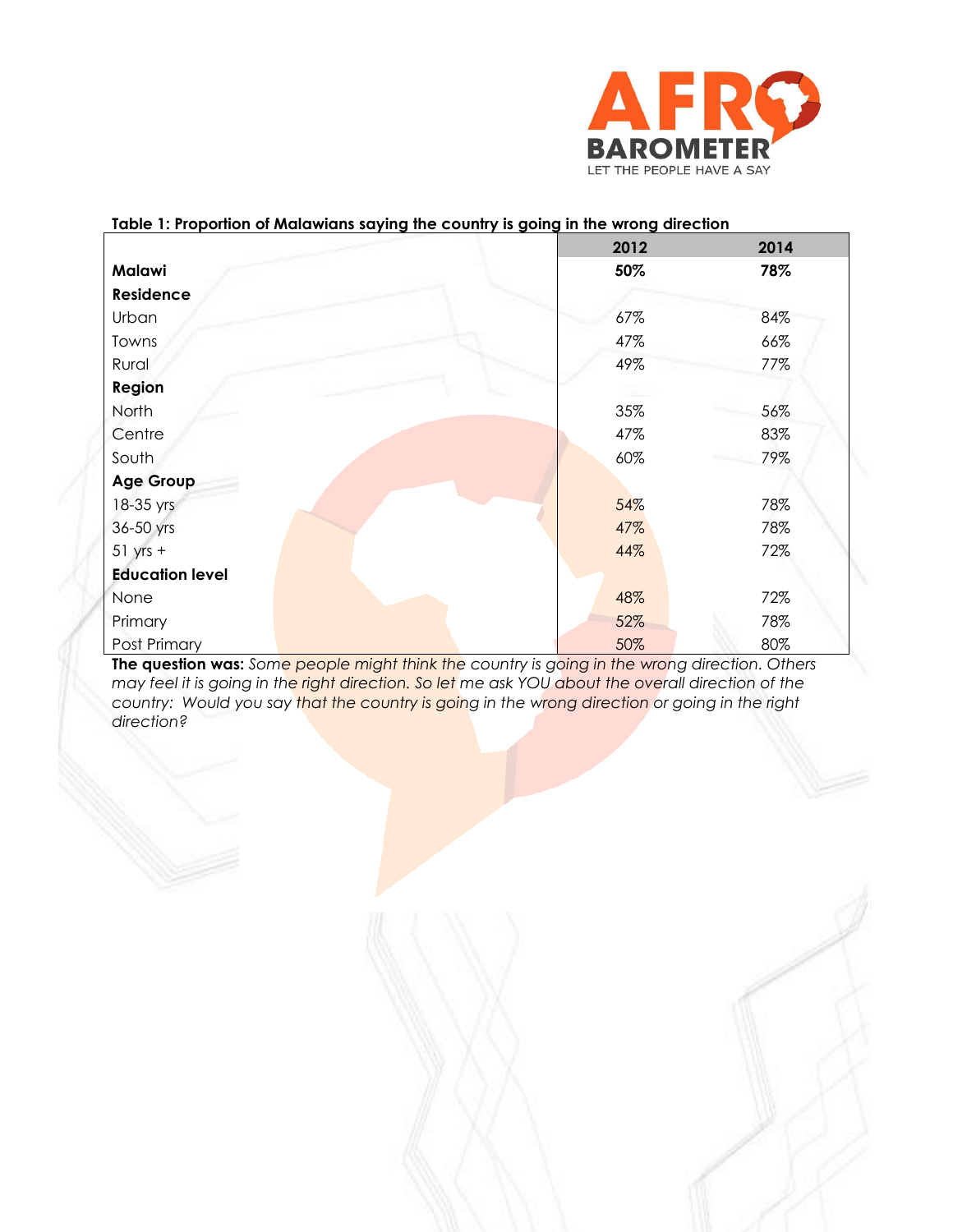



**Figure 1: Proportion of Malawians going without basic commodities (2012 and 2014)**

**The question was:** *"Over the past year, how often, if ever, have you or anyone in your family: Gone without enough food to eat, clean water for home use, medicines or medical treatment, fuel to cook your food and cash income? Is it never, just once or twice, several times, many times or always"*